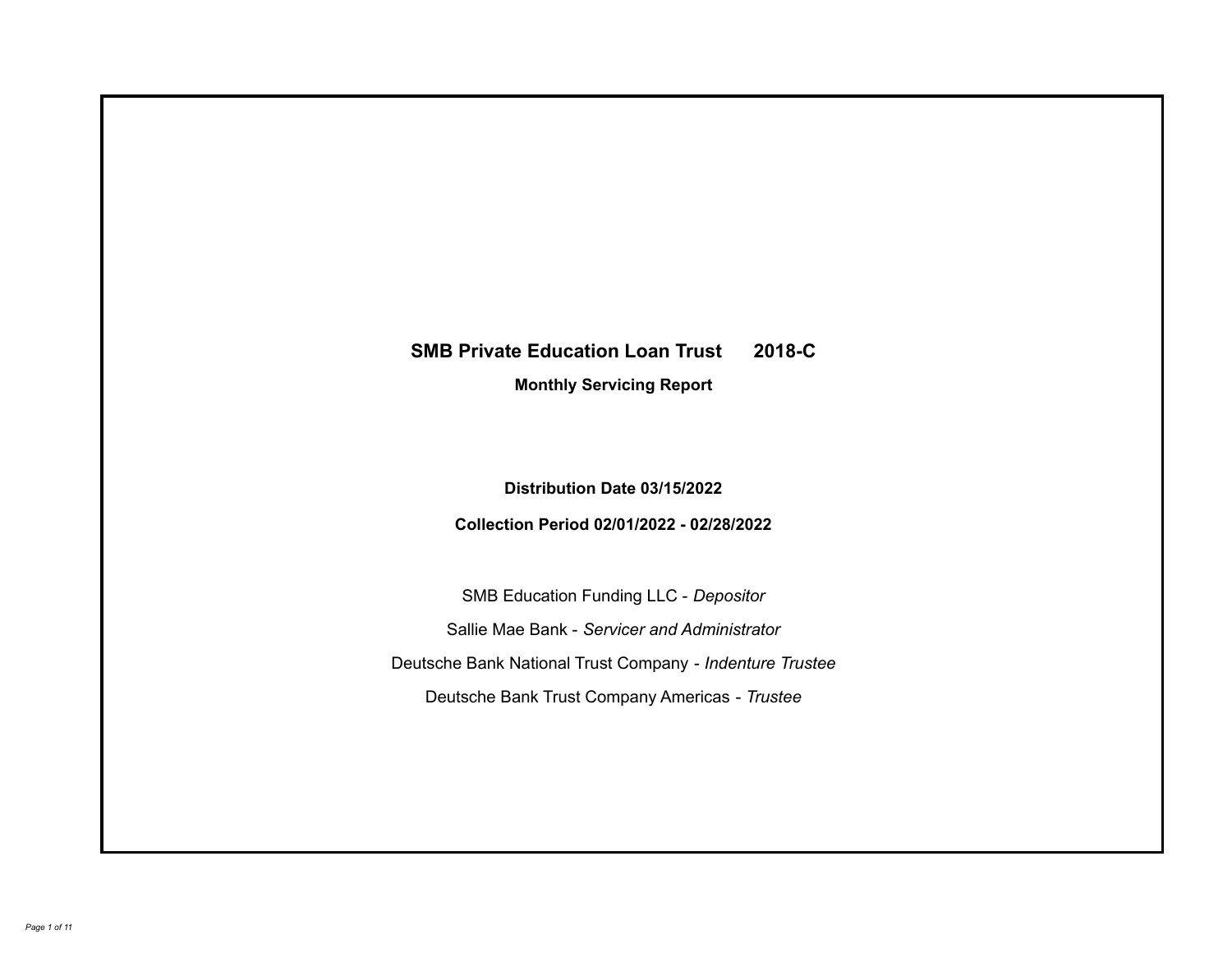A

| А           | <b>Student Loan Portfolio Characteristics</b>   | <b>Settlement Date</b><br>09/19/2018 | 01/31/2022       | 02/28/2022       |
|-------------|-------------------------------------------------|--------------------------------------|------------------|------------------|
|             | <b>Principal Balance</b>                        | \$557,492,029.76                     | \$313,863,602.41 | \$307,344,428.84 |
|             | Interest to be Capitalized Balance              | 38,025,828.51                        | 14,869,998.42    | 14,308,839.23    |
|             | Pool Balance                                    | \$595,517,858.27                     | \$328,733,600.83 | \$321,653,268.07 |
|             |                                                 |                                      |                  |                  |
|             | Weighted Average Coupon (WAC)                   | 9.62%                                | 8.22%            | 8.30%            |
|             | Weighted Average Remaining Term                 | 137.72                               | 128.49           | 128.27           |
|             | Number of Loans                                 | 48,318                               | 27,938           | 27,459           |
|             | Number of Borrowers                             | 46,914                               | 27,203           | 26,739           |
|             | Pool Factor                                     |                                      | 0.552013002      | 0.540123631      |
|             | Since Issued Total Constant Prepayment Rate (1) |                                      | 12.96%           | 13.01%           |
|             |                                                 | 02/15/2022                           |                  | 03/15/2022       |
| B           | <b>Debt Securities</b><br><b>Cusip/Isin</b>     |                                      |                  |                  |
|             | 78449QAB3<br>A <sub>2</sub> A                   | \$138,331,785.72                     |                  | \$134,775,380.05 |
|             | A <sub>2</sub> B<br>78449QAC1                   | \$68,218,414.90                      |                  | \$66,464,571.00  |
|             | В<br>78449QAD9                                  | \$40,000,000.00                      |                  | \$40,000,000.00  |
| $\mathsf C$ |                                                 | 02/15/2022                           |                  |                  |
|             | <b>Certificates</b><br><b>Cusip/Isin</b>        |                                      |                  | 03/15/2022       |
|             | 78449Q107<br>Residual                           | \$100,000.00                         |                  | \$100,000.00     |
|             |                                                 |                                      |                  |                  |
| D           | <b>Account Balances</b>                         | 02/15/2022                           |                  | 03/15/2022       |
|             | Reserve Account Balance                         | \$1,508,827.00                       |                  | \$1,508,827.00   |
|             |                                                 |                                      |                  |                  |
| E           | <b>Asset / Liability</b>                        | 02/15/2022                           |                  | 03/15/2022       |
|             | Overcollateralization Percentage                | 25.00%                               |                  | 25.00%           |
|             | Specified Overcollateralization Amount          | \$82,183,400.21                      |                  | \$80,413,317.02  |

(1) For additional information, see 'Since Issued CPR Methodology' found in section VIII of this report .

Actual Overcollateralization Amount \$82,183,400.21

\$80,413,317.02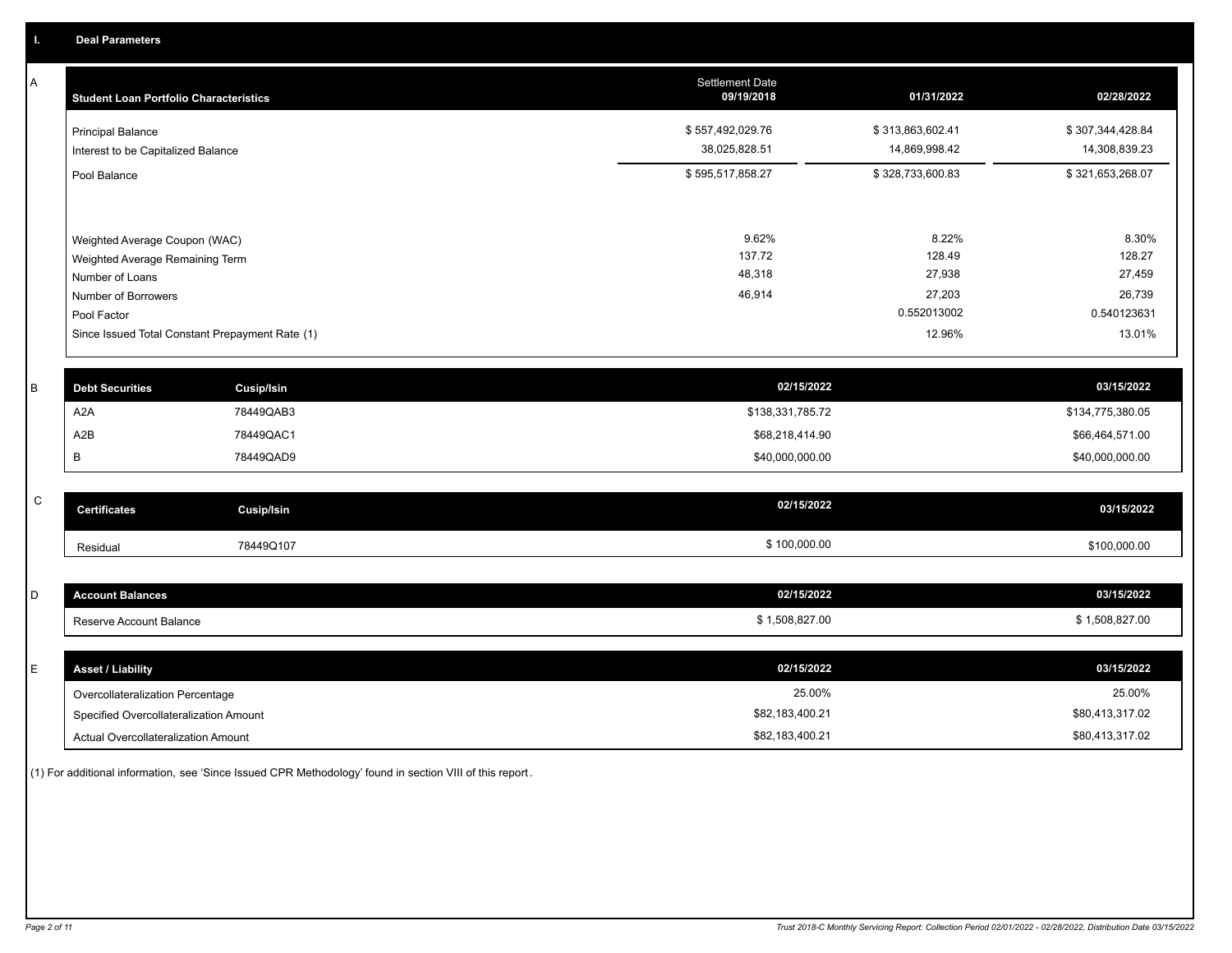#### **II. 2018-C Trust Activity 02/01/2022 through 02/28/2022**

## **Total Principal Receipts \$ 6,713,725.54**  Other Principal Deposits 61,196.05 Servicer Principal Reimbursement 0.00 Seller Principal Reimbursement 0.00 Borrower Principal 6,652,529.49 A **Student Loan Principal Receipts**

#### B **Student Loan Interest Receipts**

| <b>Total Interest Receipts</b>  | \$1,755,400.92 |
|---------------------------------|----------------|
| Other Interest Deposits         | 5.977.35       |
| Servicer Interest Reimbursement | 0.00           |
| Seller Interest Reimbursement   | 0.00           |
| <b>Borrower Interest</b>        | 1,749,423.57   |

| С       | <b>Recoveries on Realized Losses</b>                             | \$84,506.64    |
|---------|------------------------------------------------------------------|----------------|
| D       | <b>Investment Income</b>                                         | \$187.37       |
| E.      | <b>Funds Borrowed from Next Collection Period</b>                | \$0.00         |
| F.      | Funds Repaid from Prior Collection Period                        | \$0.00         |
| G       | Loan Sale or Purchase Proceeds                                   | \$0.00         |
| H       | <b>Initial Deposits to Distribution Account</b>                  | \$0.00         |
|         | <b>Excess Transferred from Other Accounts</b>                    | \$0.00         |
| J       | <b>Borrower Benefit Reimbursements</b>                           | \$0.00         |
| Κ       | <b>Other Deposits</b>                                            | \$0.00         |
| L       | <b>Other Fees Collected</b>                                      | \$0.00         |
| M       | <b>AVAILABLE FUNDS</b>                                           | \$8,553,820.47 |
| N       | Non-Cash Principal Activity During Collection Period             | \$194,551.97   |
| $\circ$ | Aggregate Purchased Amounts by the Depositor, Servicer or Seller | \$67,173.40    |
| P       | Aggregate Loan Substitutions                                     | \$0.00         |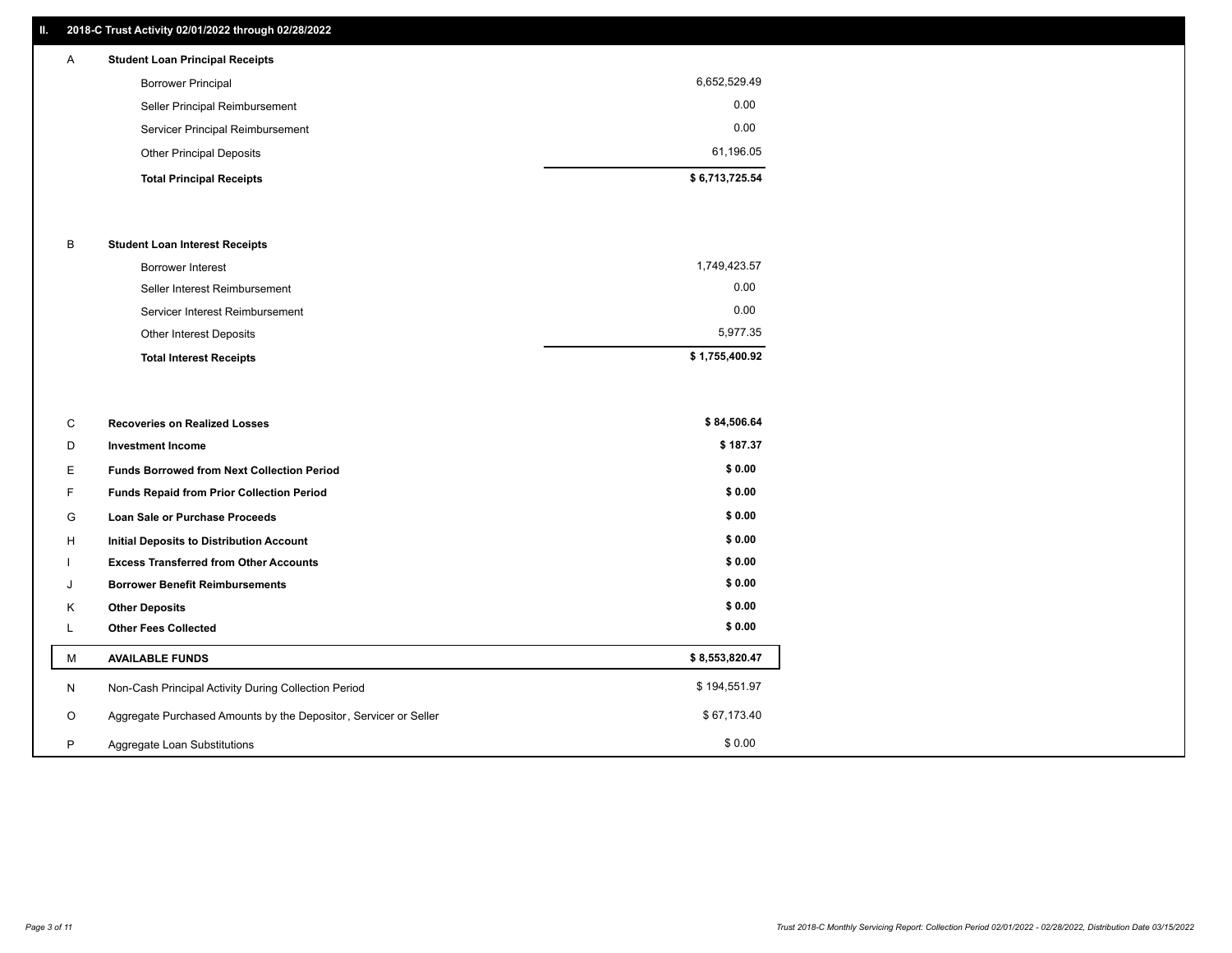|                   |                       |                   | <b>Loans by Repayment Status</b> |                                                           |                |                            |                          |         |                                                           |                |                            |
|-------------------|-----------------------|-------------------|----------------------------------|-----------------------------------------------------------|----------------|----------------------------|--------------------------|---------|-----------------------------------------------------------|----------------|----------------------------|
|                   |                       |                   | 02/28/2022                       |                                                           |                |                            | 01/31/2022               |         |                                                           |                |                            |
|                   |                       | Wtd Avg<br>Coupon | # Loans                          | Principal and<br><b>Interest Accrued</b><br>to Capitalize | % of Principal | % of Loans in<br>Repay (1) | <b>Wtd Avg</b><br>Coupon | # Loans | Principal and<br><b>Interest Accrued</b><br>to Capitalize | % of Principal | % of Loans in<br>Repay (1) |
| INTERIM:          | IN SCHOOL             | 9.50%             | 1,055                            | \$17,077,937.64                                           | 5.309%         | $-$ %                      | 9.41%                    | 1,102   | \$17,724,659.41                                           | 5.392%         | $-$ %                      |
|                   | GRACE                 | 9.46%             | 402                              | \$6,402,794.38                                            | 1.991%         | $-$ %                      | 9.43%                    | 463     | \$7,350,508.36                                            | 2.236%         | $-$ %                      |
|                   | <b>DEFERMENT</b>      | 8.97%             | 1,860                            | \$27,091,626.42                                           | 8.423%         | $-$ %                      | 8.86%                    | 1,828   | \$26,365,045.38                                           | 8.020%         | $-$ %                      |
| <b>REPAYMENT:</b> | <b>CURRENT</b>        | 8.10%             | 22,878                           | \$252,684,205.52                                          | 78.558%        | 93.214%                    | 8.02%                    | 23,283  | \$258,561,470.67                                          | 78.654%        | 93.245%                    |
|                   | 30-59 DAYS DELINQUENT | 9.26%             | 511                              | \$7,498,499.26                                            | 2.331%         | 2.766%                     | 9.22%                    | 530     | \$7,733,921.21                                            | 2.353%         | 2.789%                     |
|                   | 60-89 DAYS DELINQUENT | 8.83%             | 266                              | \$4,025,751.48                                            | 1.252%         | 1.485%                     | 8.47%                    | 267     | \$4,310,896.50                                            | 1.311%         | 1.555%                     |
|                   | 90+ DAYS DELINQUENT   | 8.66%             | 202                              | \$3,269,840.57                                            | 1.017%         | 1.206%                     | 8.55%                    | 140     | \$2,180,705.64                                            | 0.663%         | 0.786%                     |
|                   | FORBEARANCE           | 7.10%             | 285                              | \$3,602,612.80                                            | 1.120%         | 1.329%                     | 7.40%                    | 325     | \$4,506,393.66                                            | 1.371%         | 1.625%                     |
| <b>TOTAL</b>      |                       |                   | 27,459                           | \$321,653,268.07                                          | 100.00%        | 100.00%                    |                          | 27,938  | \$328,733,600.83                                          | 100.00%        | 100.00%                    |

Percentages may not total 100% due to rounding \*

1 Loans classified in "Repayment" include any loan for which interim interest only, \$25 fixed payments or full principal and interest payments are due.

|                |                                                                                                                            |                          | <b>Loans by Borrower Status</b> |                                                                  |                |                                |                          |         |                                                           |                |                                |
|----------------|----------------------------------------------------------------------------------------------------------------------------|--------------------------|---------------------------------|------------------------------------------------------------------|----------------|--------------------------------|--------------------------|---------|-----------------------------------------------------------|----------------|--------------------------------|
|                |                                                                                                                            |                          |                                 | 02/28/2022                                                       |                |                                | 01/31/2022               |         |                                                           |                |                                |
|                |                                                                                                                            | <b>Wtd Avg</b><br>Coupon | # Loans                         | <b>Principal and</b><br><b>Interest Accrued</b><br>to Capitalize | % of Principal | % of Loans in<br>P&I Repay (2) | <b>Wtd Avg</b><br>Coupon | # Loans | Principal and<br><b>Interest Accrued</b><br>to Capitalize | % of Principal | % of Loans in<br>P&I Repay (2) |
| INTERIM:       | IN SCHOOL                                                                                                                  | 9.03%                    | 1,958                           | \$30,984,449.35                                                  | 9.633%         | $-$ %                          | 8.96%                    | 2,052   | \$32,423,141.14                                           | 9.863%         | $-$ %                          |
|                | GRACE                                                                                                                      | 9.09%                    | 739                             | \$11,503,529.69                                                  | 3.576%         | $-$ %                          | 9.01%                    | 836     | \$13,013,627.84                                           | 3.959%         | $-$ %                          |
|                | <b>DEFERMENT</b>                                                                                                           | 8.65%                    | 3,367                           | \$46,222,553.35                                                  | 14.370%        | $-$ %                          | 8.53%                    | 3,314   | \$45,289,606.25                                           | 13.777%        | $-$ %                          |
| P&I REPAYMENT: | <b>CURRENT</b>                                                                                                             | 8.06%                    | 20,174                          | \$215,050,694.28                                                 | 66.858%        | 92.319%                        | 7.98%                    | 20,513  | \$219,798,844.57                                          | 66.862%        | 92.350%                        |
|                | 30-59 DAYS DELINQUENT                                                                                                      | 9.24%                    | 487                             | \$7,201,874.55                                                   | 2.239%         | 3.092%                         | 9.23%                    | 507     | \$7,445,481.78                                            | 2.265%         | 3.128%                         |
|                | 60-89 DAYS DELINQUENT                                                                                                      | 8.81%                    | 256                             | \$3,902,228.04                                                   | 1.213%         | 1.675%                         | 8.46%                    | 258     | \$4,181,135.05                                            | 1.272%         | 1.757%                         |
|                | 90+ DAYS DELINQUENT                                                                                                        | 8.68%                    | 193                             | \$3,185,326.01                                                   | 0.990%         | 1.367%                         | 8.57%                    | 133     | \$2,075,370.54                                            | 0.631%         | 0.872%                         |
|                | FORBEARANCE                                                                                                                | 7.10%                    | 285                             | \$3,602,612.80                                                   | 1.120%         | 1.547%                         | 7.40%                    | 325     | \$4,506,393.66                                            | 1.371%         | 1.893%                         |
| <b>TOTAL</b>   | Percentages may not total 100% due to rounding                                                                             |                          | 27,459                          | \$321,653,268.07                                                 | 100.00%        | 100.00%                        |                          | 27,938  | \$328,733,600.83                                          | 100.00%        | 100.00%                        |
| $\overline{2}$ | Loans classified in "P&I Repayment" includes only those loans for which scheduled principal and interest payments are due. |                          |                                 |                                                                  |                |                                |                          |         |                                                           |                |                                |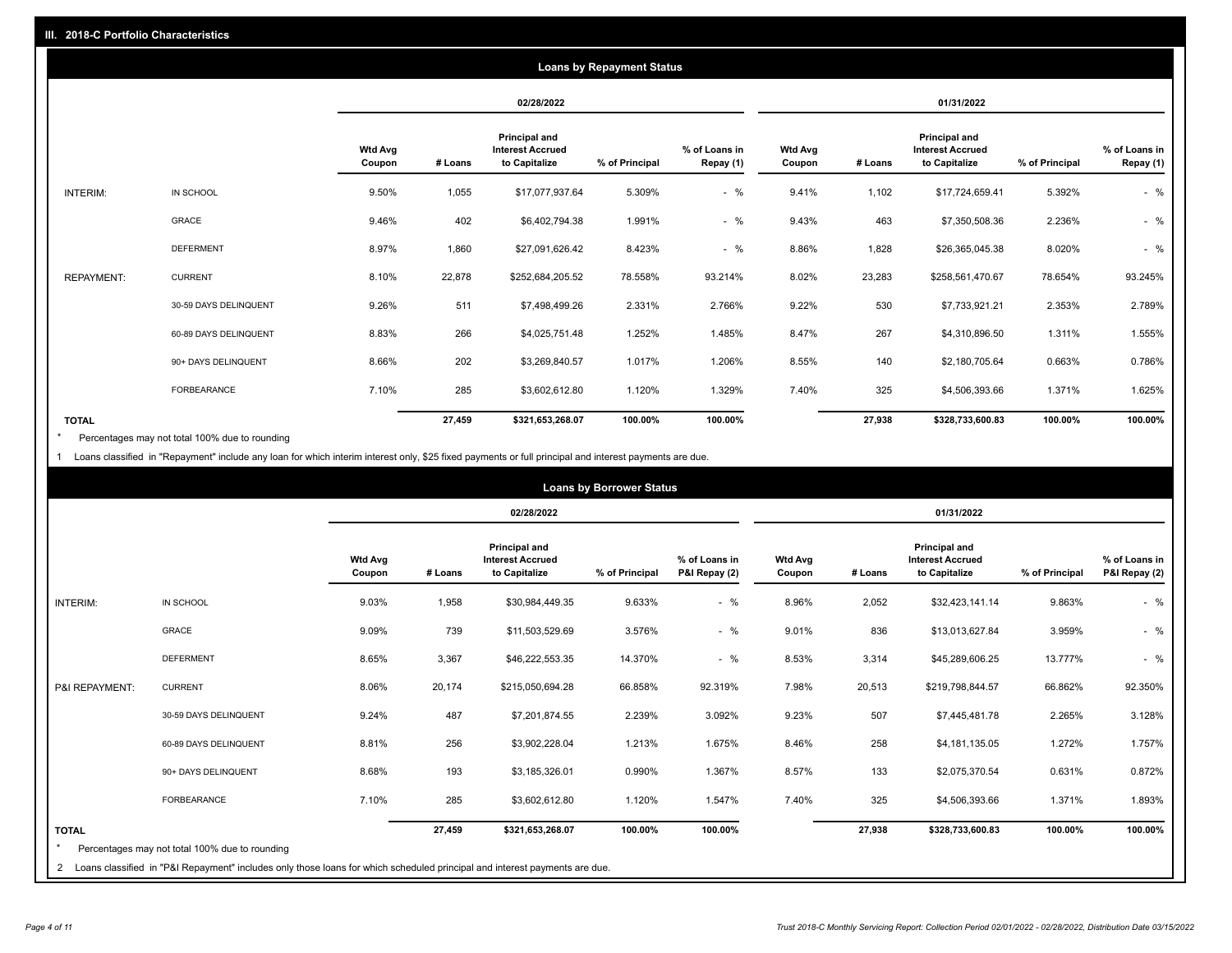|                                                               | 2/28/2022        | 1/31/2022        |
|---------------------------------------------------------------|------------------|------------------|
| Pool Balance                                                  | \$321,653,268.07 | \$328,733,600.83 |
| Total # Loans                                                 | 27,459           | 27,938           |
| Total # Borrowers                                             | 26,739           | 27,203           |
| Weighted Average Coupon                                       | 8.30%            | 8.22%            |
| Weighted Average Remaining Term                               | 128.27           | 128.49           |
| Percent of Pool - Cosigned                                    | 93.3%            | 93.4%            |
| Percent of Pool - Non Cosigned                                | 6.7%             | 6.6%             |
| Borrower Interest Accrued for Period                          | \$1,945,528.44   | \$2,200,536.13   |
| Outstanding Borrower Interest Accrued                         | \$17,050,781.13  | \$17,788,730.82  |
| Gross Principal Realized Loss - Periodic *                    | \$679,176.80     | \$479,266.18     |
| Gross Principal Realized Loss - Cumulative *                  | \$16,893,908.56  | \$16,214,731.76  |
| Recoveries on Realized Losses - Periodic                      | \$84,506.64      | \$40,811.43      |
| Recoveries on Realized Losses - Cumulative                    | \$1,870,314.18   | \$1,785,807.54   |
| Net Losses - Periodic                                         | \$594,670.16     | \$438,454.75     |
| Net Losses - Cumulative                                       | \$15,023,594.38  | \$14,428,924.22  |
| Non-Cash Principal Activity - Capitalized Interest            | \$874,932.56     | \$542,172.21     |
| Since Issued Total Constant Prepayment Rate (CPR) (1)         | 13.01%           | 12.96%           |
| <b>Loan Substitutions</b>                                     | \$0.00           | \$0.00           |
| <b>Cumulative Loan Substitutions</b>                          | \$0.00           | \$0.00           |
| <b>Unpaid Servicing Fees</b>                                  | \$0.00           | \$0.00           |
| <b>Unpaid Administration Fees</b>                             | \$0.00           | \$0.00           |
| <b>Unpaid Carryover Servicing Fees</b>                        | \$0.00           | \$0.00           |
| Note Interest Shortfall                                       | \$0.00           | \$0.00           |
| Loans in Modification                                         | \$17,708,470.44  | \$18,132,533.80  |
| % of Loans in Modification as a % of Loans in Repayment (P&I) | 7.72%            | 7.77%            |
|                                                               |                  |                  |
| % Annualized Gross Principal Realized Loss - Periodic as a %  | 3.55%            | 2.46%            |
| of Loans in Repayment (P&I) * 12                              |                  |                  |
| % Gross Principal Realized Loss - Cumulative as a % of        |                  |                  |
| Original Pool Balance                                         | 2.84%            | 2.72%            |

\* In accordance with the Servicer's current policies and procedures, after September 1, 2017 loans subject to bankruptcy claims generally will not be reported as a charged- off unless and until they are delinquent for 120

(1) For additional information, see 'Since Issued CPR Methodology' found in section VIII of this report .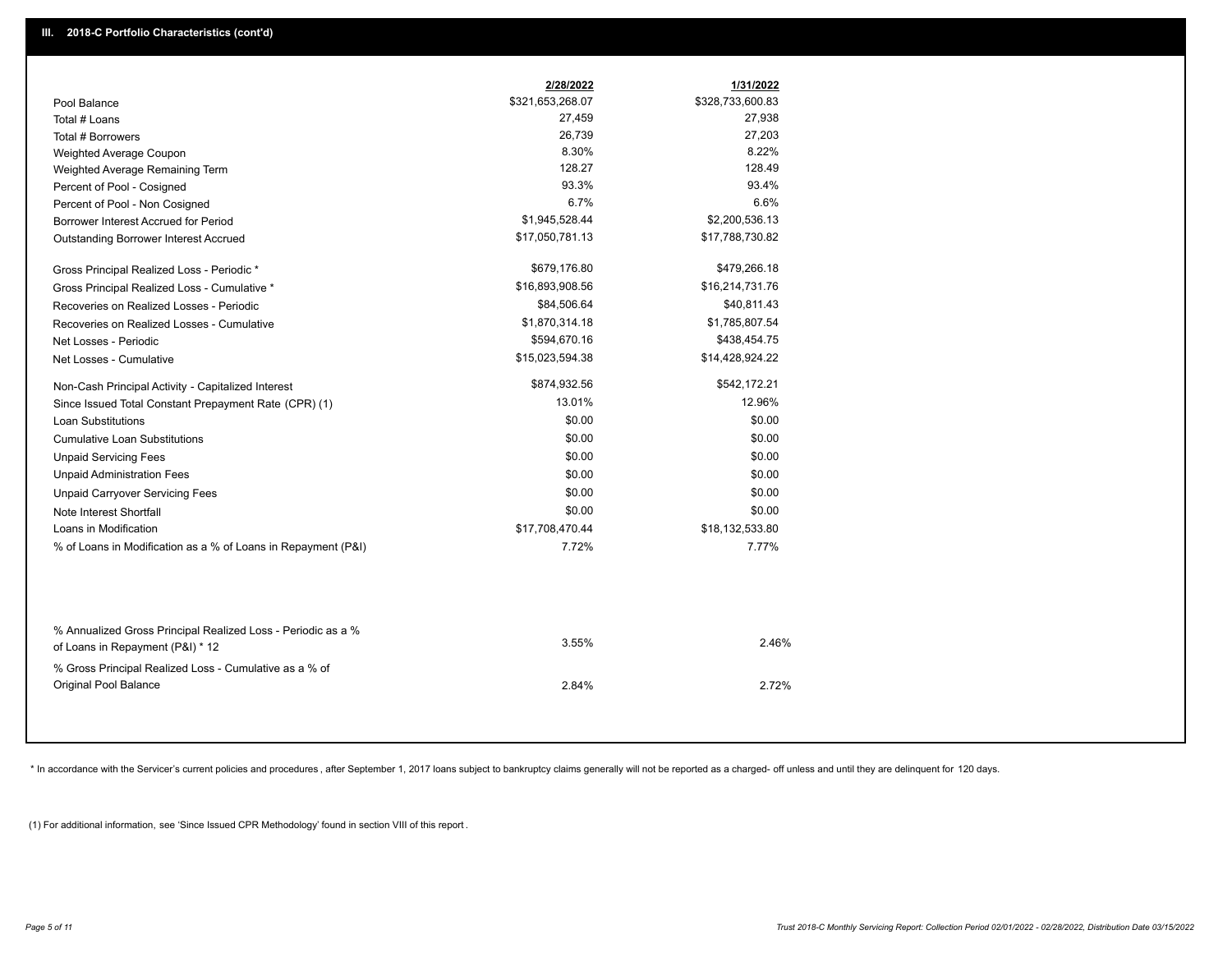#### **Loan Program**

A

|                                    | Weighted<br>Average | # LOANS  | <b>\$ AMOUNT</b> | $%$ *    |
|------------------------------------|---------------------|----------|------------------|----------|
| - Smart Option Interest-Only Loans | 7.21%               | 6,120    | \$50,085,641.89  | 15.571%  |
| - Smart Option Fixed Pay Loans     | 8.29%               | 6,778    | \$95,005,359.69  | 29.537%  |
| - Smart Option Deferred Loans      | 8.62%               | 14,561   | \$176,562,266.49 | 54.892%  |
| - Other Loan Programs              | $0.00\%$            | $\Omega$ | \$0.00           | 0.000%   |
| Total                              | 8.30%               | 27,459   | \$321,653,268.07 | 100.000% |

\* Percentages may not total 100% due to rounding

B

C

**Index Type**

|                       | Weighted<br>Average | # LOANS | <b>\$ AMOUNT</b> | % *       |
|-----------------------|---------------------|---------|------------------|-----------|
| - Fixed Rate Loans    | 9.12%               | 8,581   | \$110,244,400.34 | 34.274%   |
| - LIBOR Indexed Loans | 7.88%               | 18,878  | \$211,408,867.73 | 65.726%   |
| - Other Index Rates   | $0.00\%$            |         | \$0.00           | $0.000\%$ |
| <b>Total</b>          | 8.30%               | 27,459  | \$321,653,268.07 | 100.000%  |

\* Percentages may not total 100% due to rounding

### **Weighted Average Recent FICO**

| # LOANS     | <b>\$ AMOUNT</b> | $%$ *    |
|-------------|------------------|----------|
| 1,742       | \$20,804,451.52  | 6.468%   |
| 1,614       | \$19,201,627.61  | 5.970%   |
| 2,824       | \$34,538,262.73  | 10.738%  |
| 5,670       | \$69,217,591.62  | 21.519%  |
| 15,609      | \$177,891,334.59 | 55.305%  |
| $\mathbf 0$ | \$0.00           | 0.000%   |
| 27,459      | \$321,653,268.07 | 100.000% |
|             |                  |          |
|             |                  |          |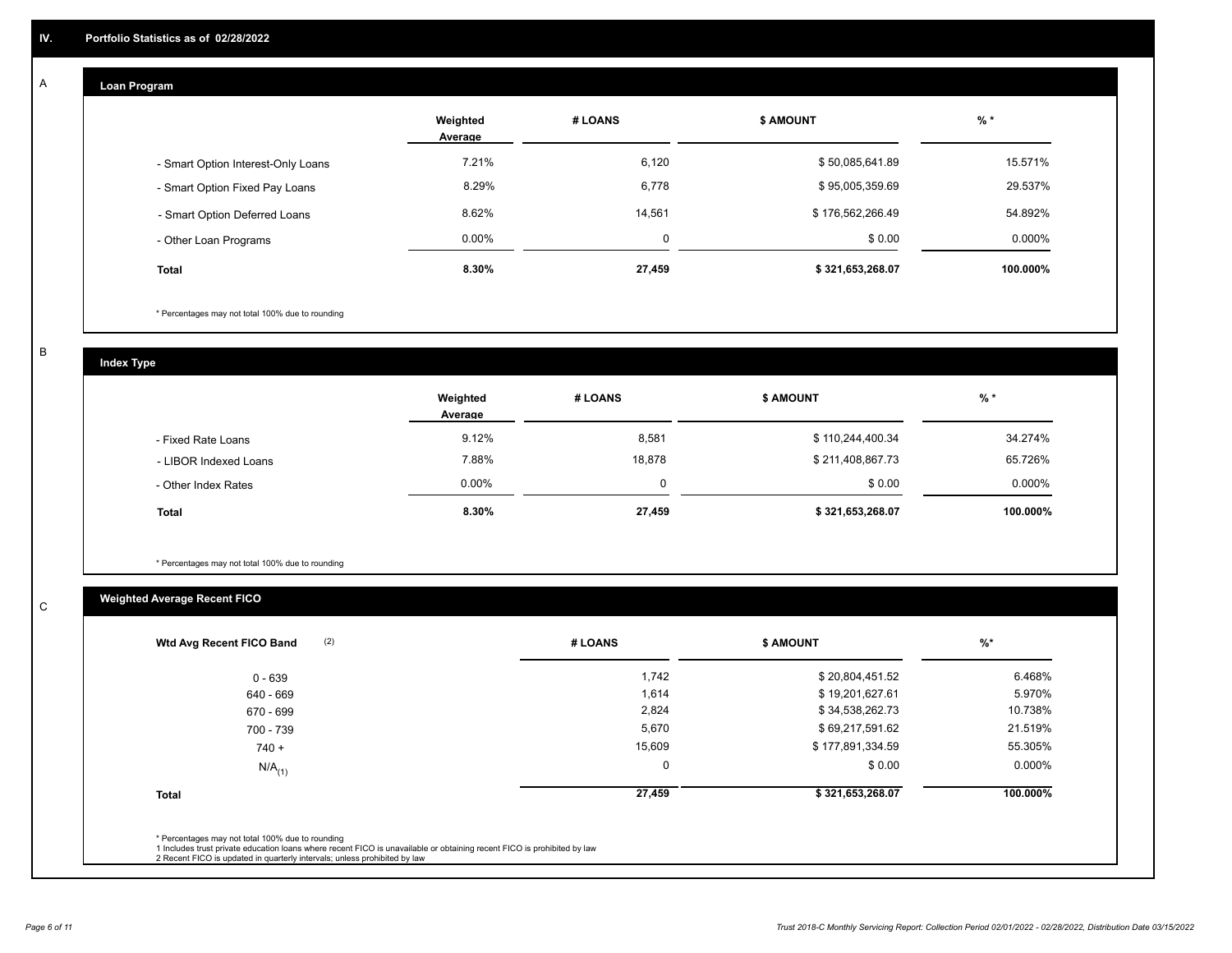| V. |       | 2018-C Reserve Account and Principal Distribution Calculations                       |                  |  |
|----|-------|--------------------------------------------------------------------------------------|------------------|--|
| А. |       | <b>Reserve Account</b>                                                               |                  |  |
|    |       | Specified Reserve Account Balance                                                    | \$1,508,827.00   |  |
|    |       | <b>Actual Reserve Account Balance</b>                                                | \$1,508,827.00   |  |
| В. |       | <b>Principal Distribution Amount</b>                                                 |                  |  |
|    | i.    | <b>Class A Notes Outstanding</b>                                                     | \$206,550,200.62 |  |
|    | ii.   | Pool Balance                                                                         | \$321,653,268.07 |  |
|    | iii.  | First Priority Principal Distribution Amount (i - ii)                                | \$0.00           |  |
|    |       |                                                                                      |                  |  |
|    | iv.   | Class A and B Notes Outstanding                                                      | \$246,550,200.62 |  |
|    | ν.    | First Priority Principal Distribution Amount                                         | \$0.00           |  |
|    | vi.   | Pool Balance                                                                         | \$321,653,268.07 |  |
|    | vii.  | Specified Overcollateralization Amount                                               | \$80,413,317.02  |  |
|    | viii. | Regular Principal Distribution Amount (if (iv > 0, (iv - v) - (vi - vii))            | \$5,310,249.57   |  |
|    | ix.   | Pool Balance                                                                         | \$321,653,268.07 |  |
|    | х.    | 10% of Initial Pool Balance                                                          | \$59,551,785.83  |  |
|    | xi.   | First Priority Principal Distribution Amount                                         | \$0.00           |  |
|    | xii.  | Regular Principal Distribution Amount                                                | \$5,310,249.57   |  |
|    | xiii. | Available Funds (after payment of waterfall items A through I)                       | \$2,424,272.79   |  |
|    |       | xiv. Additional Principal Distribution Amount (if(vi <= x,min(xiii, vi - xi - xii))) | \$0.00           |  |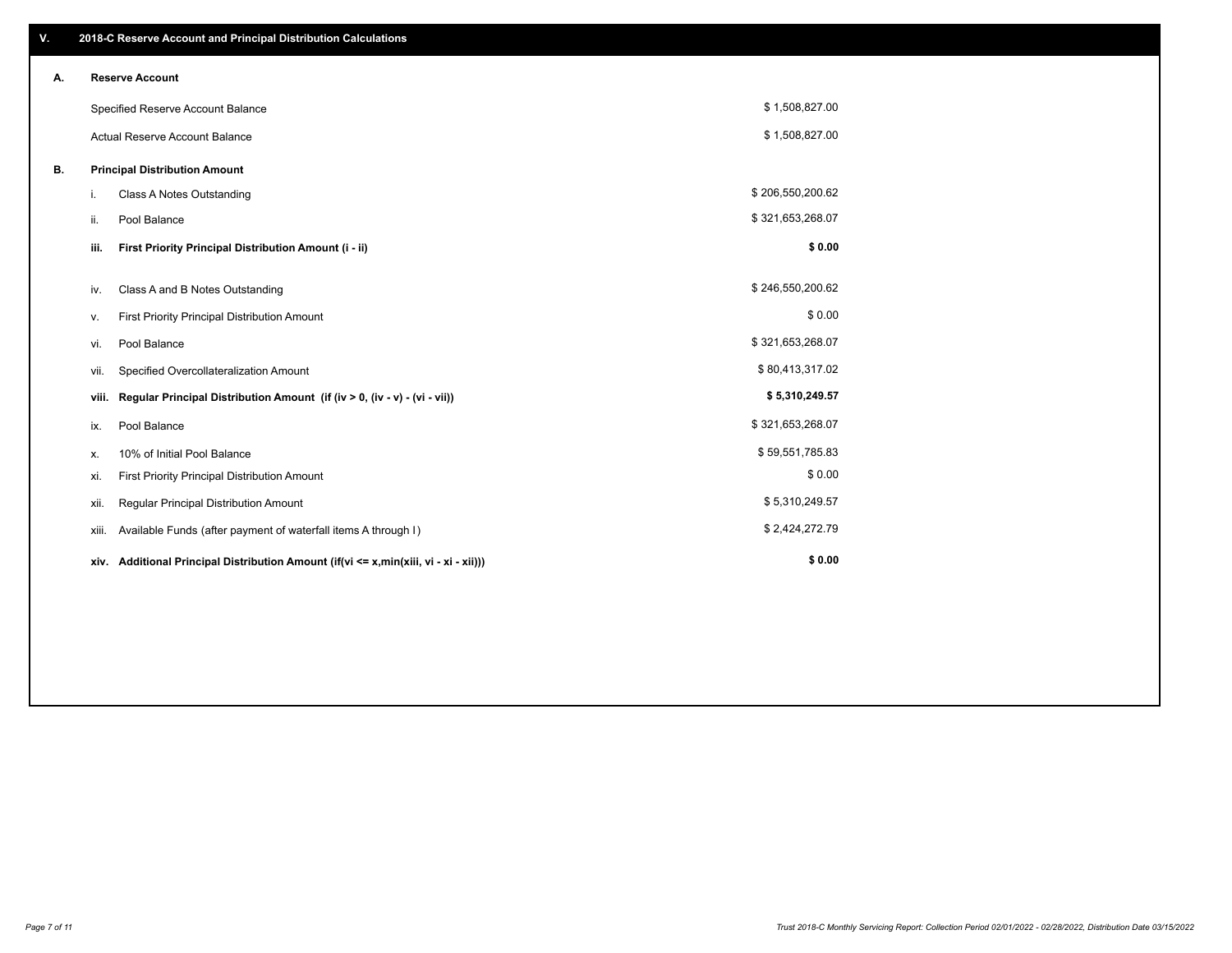|    |                                                         | Paid           | <b>Funds Balance</b> |
|----|---------------------------------------------------------|----------------|----------------------|
|    | <b>Total Available Funds</b>                            |                | \$8,553,820.47       |
| A  | <b>Trustee Fees</b>                                     | \$0.00         | \$8,553,820.47       |
| В  | <b>Servicing Fees</b>                                   | \$209,242.40   | \$8,344,578.07       |
| C  | i. Administration Fees                                  | \$8,333.00     | \$8,336,245.07       |
|    | ii. Unreimbursed Administrator Advances plus any Unpaid | \$0.00         | \$8,336,245.07       |
| D  | Class A Noteholders Interest Distribution Amount        | \$468,389.38   | \$7,867,855.69       |
| Е  | First Priority Principal Payment                        | \$0.00         | \$7,867,855.69       |
| F. | Class B Noteholders Interest Distribution Amount        | \$133,333.33   | \$7,734,522.36       |
| G  | <b>Reinstatement Reserve Account</b>                    | \$0.00         | \$7,734,522.36       |
| H  | Regular Principal Distribution                          | \$5,310,249.57 | \$2,424,272.79       |
|    | <b>Carryover Servicing Fees</b>                         | \$0.00         | \$2,424,272.79       |
| J  | Additional Principal Distribution Amount                | \$0.00         | \$2,424,272.79       |
| Κ  | Unpaid Expenses of Trustee                              | \$0.00         | \$2,424,272.79       |
| L. | Unpaid Expenses of Administrator                        | \$0.00         | \$2,424,272.79       |
| М  | Remaining Funds to the Residual Certificateholders      | \$2,424,272.79 | \$0.00               |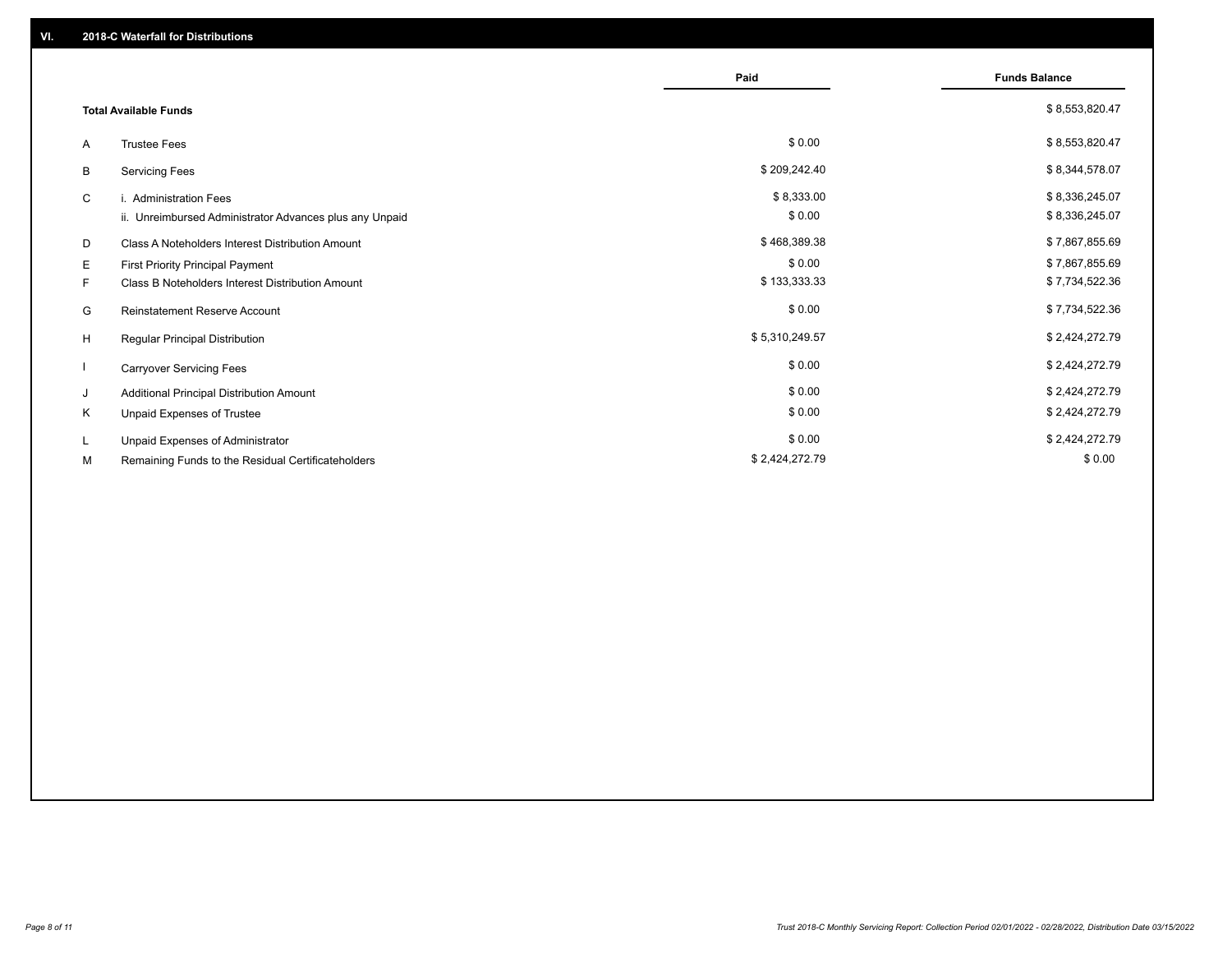| <b>Distribution Amounts</b>                                |                         |                         |                         |
|------------------------------------------------------------|-------------------------|-------------------------|-------------------------|
|                                                            | A <sub>2</sub> A        | A <sub>2</sub> B        | в                       |
| Cusip/Isin                                                 | 78449QAB3               | 78449QAC1               | 78449QAD9               |
| <b>Beginning Balance</b>                                   | \$138,331,785.72        | \$68,218,414.90         | \$40,000,000.00         |
| Index                                                      | <b>FIXED</b>            | <b>LIBOR</b>            | <b>FIXED</b>            |
| Spread/Fixed Rate                                          | 3.63%                   | 0.75%                   | 4.00%                   |
| Record Date (Days Prior to Distribution)                   | 1 NEW YORK BUSINESS DAY | 1 NEW YORK BUSINESS DAY | 1 NEW YORK BUSINESS DAY |
| <b>Accrual Period Begin</b>                                | 2/15/2022               | 2/15/2022               | 2/15/2022               |
| <b>Accrual Period End</b>                                  | 3/15/2022               | 3/15/2022               | 3/15/2022               |
| Daycount Fraction                                          | 0.08333333              | 0.07777778              | 0.08333333              |
| Interest Rate*                                             | 3.63000%                | 0.94114%                | 4.00000%                |
| <b>Accrued Interest Factor</b>                             | 0.003025000             | 0.000731998             | 0.003333333             |
| <b>Current Interest Due</b>                                | \$418,453.65            | \$49,935.73             | \$133,333.33            |
| Interest Shortfall from Prior Period Plus Accrued Interest | $\mathcal{S}$ -         | $\frac{2}{3}$ -         | $\mathbb{S}$ -          |
| <b>Total Interest Due</b>                                  | \$418,453.65            | \$49,935.73             | \$133,333.33            |
| <b>Interest Paid</b>                                       | \$418,453.65            | \$49,935.73             | \$133,333.33            |
| <b>Interest Shortfall</b>                                  | $\mathsf{\$}$ -         | $$ -$                   | $\mathsf{\$}$ -         |
| <b>Principal Paid</b>                                      | \$3,556,405.67          | \$1,753,843.90          | $\mathsf{\$}$ -         |
| <b>Ending Principal Balance</b>                            | \$134,775,380.05        | \$66,464,571.00         | \$40,000,000.00         |
| Paydown Factor                                             | 0.016239295             | 0.016239295             | 0.000000000             |
| <b>Ending Balance Factor</b>                               | 0.615412694             | 0.615412694             | 1.000000000             |

\* Pay rates for Current Distribution. For the interest rates applicable to the next distribution date, please see https://www.salliemae.com/about/investors/data/SMBabrate.txt.

**VII. 2018-C Distributions**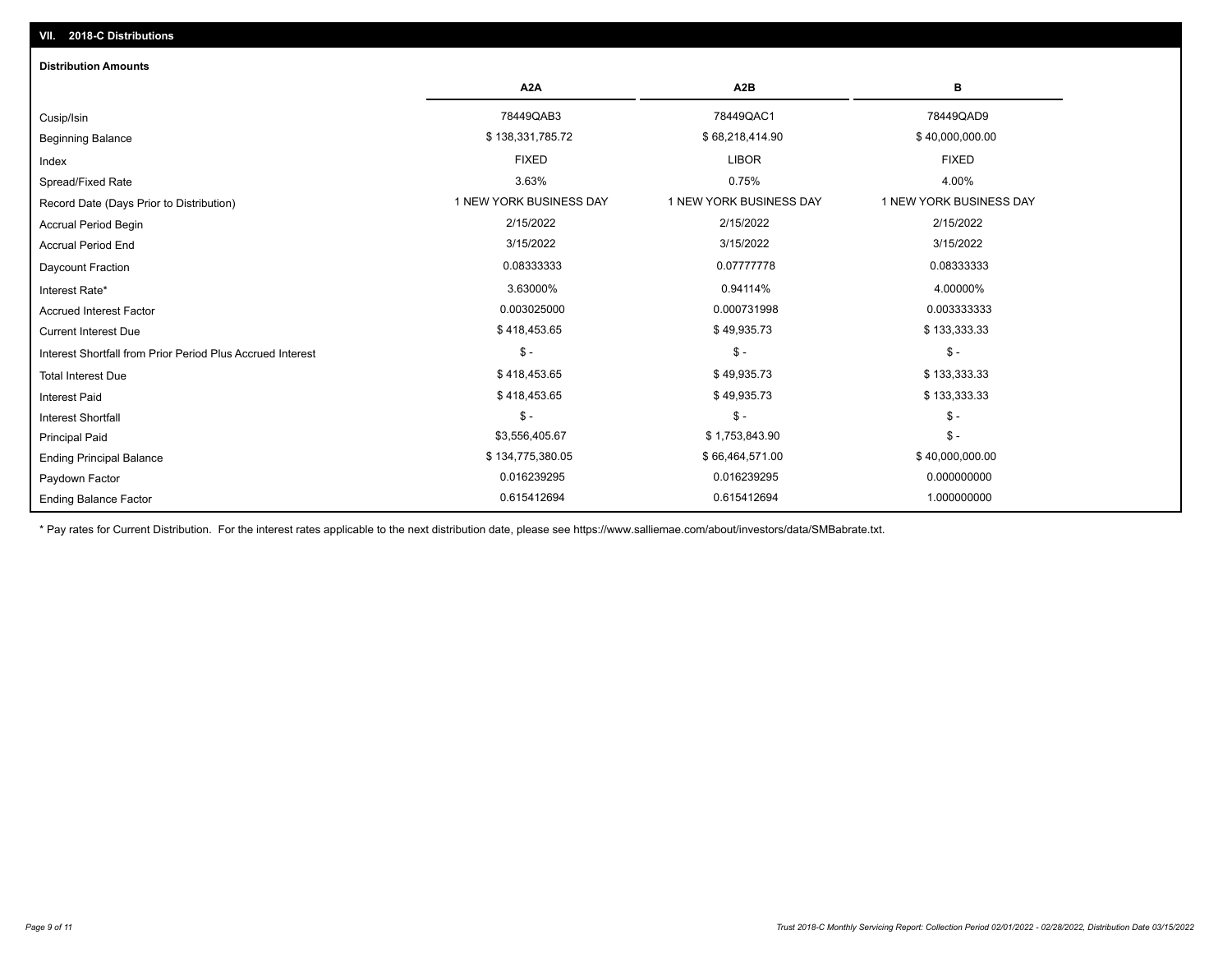#### **Since Issued Total CPR**

$$
\text{total cPR} = 1 - \left(\frac{APB}{PPB}\right)^{\left(\frac{12}{MSC}\right)}
$$

APB = Actual period-end Pool Balance PPB = Projected period-end Pool Balance assuming no prepayments and no defaults Pool Balance = Sum(Principal Balance + Interest Accrued to Capitalize Balance) MSC = Months Since Cut-Off

I J Ι

#### **Since-Issued Total Constant Prepayment Rate (CPR)**

Since-Issued Total CPR measures prepayments, both voluntary and involuntary, for a trust student loan pool over the life of a transaction. For each trust distribution, the actual month-end pool balance is compared against a month-end pool balance originally projected at issuance assuming no prepayments and defaults. For purposes of Since- Issued Total CPR calculations, projected period end pool balance assumes in-school status loans have up to a six month grace period before moving to repayment, grace status loans remain in grace status until their status end date and then to move to full principal and interest repayment, loans subject to interim interest or fixed payments during their in-school and grace period continue paying interim interest or fixed payments until full